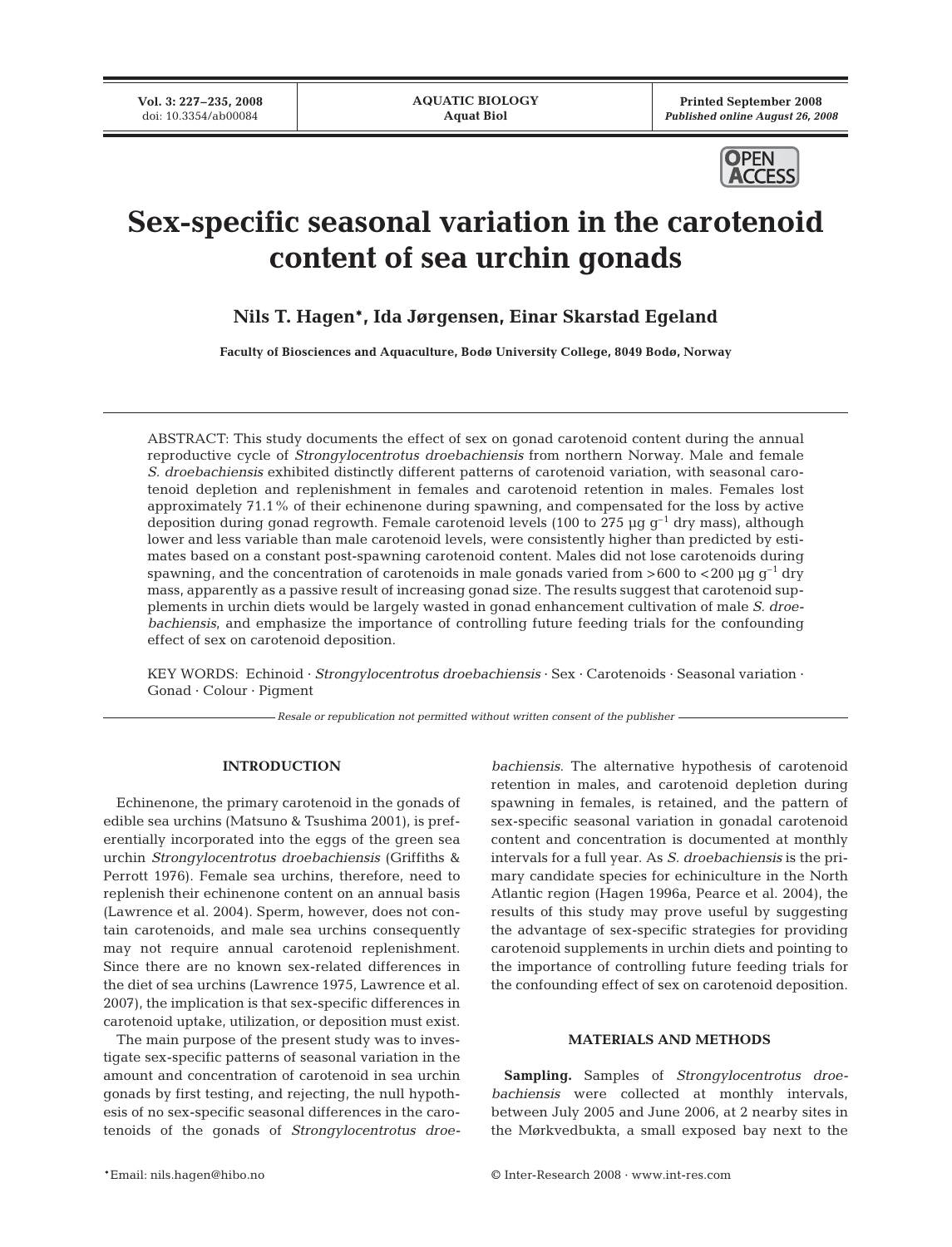Marine Research Station of Bodø University College. Both sites are located in a partly overgrazed area intermingled by scattered patches of intact kelp vegetation, and were chosen to cover any microspatial environmental effects associated with wave exposure. One site is sheltered behind the tip of the harbour pier, while the other, at the headland opposite the pier, is fully exposed to wave action. Both sites were sampled by SCUBA diving at <10 m depth. Collected urchins were dissected, and sexed by checking for oozing of ripe gametes, or, when necessary, by examination of gonad smears in a compound light microscope. Each monthly sample consisted of the first 5 females and the first 5 males from each site, for a total of 120 females and 120 males in the entire study.

Prior to dissection, routine measurements of body wet mass, test diameter and test height were recorded using laboratory scales with an accuracy of 0.01 g and electronic callipers with an accuracy of 0.01 mm. Following dissection gonad wet mass was measured.

Relative gonad size was expressed as a gonad index (GI). To reduce allometric effects and better meet the GI's underlying assumption of an isometric relationship between gonad size and urchin size (Gonor 1972, Ebert 1999), the size range of urchins was restricted to 35 to 70 mm in test diameter. To maintain consistency with earlier studies, the GI was calculated as: GI =  $100 \times$  gonad wet mass (g) / body wet mass (g) (Himmelman 1978, Falk-Pettersen & Lønning 1983, Munk 1992, Hagen 1998, Meidel & Scheibling 1998, Oganesyan 1998).

To remove the effect of seasonal changes in gonad water content (Fig. 1), relative gonad size was also expressed as gonad dry mass index:  $GI_{\text{dry}} = 100 \times$ gonad dry mass (g) / body wet mass (g).



Fig. 1. *Strongylocentrotus droebachiensis*. Seasonal changes in mean percent gonad water content of female (O) and male ( $\bullet$ ) urchins. N = 10 females and 10 males in each sample. Error bars: ±SE

**Carotenoid extraction and HPLC analysis**. Gonad samples were frozen and kept at –40°C for 3 to 4 d prior to freeze drying for at least 24 h in a Hetosicc CD 2,5 freeze dryer. Dried samples were stored at 3°C prior to carotenoid extraction. Samples of homogenized freeze-dried gonad tissue (0.05 g) were extracted repeatedly in 1 ml of acetone. The extracts were evaporated to dryness using a TurboVap LV evaporator. The residue was then reconstituted in 0.5 ml of acetone, filtered through a 0.2 µm filter, transferred to a HPLC vial, flushed with  $N_2$  and sealed.

The HPLC analyses were performed on a Agilent 1100 instrument with a quaternary pump, thermostatted autosampler, thermostatted column compartment and a diode array UV-visible detector. The column was a reverse-phase Spheri 5 RP-18 5 µm column with precolumn (Brownlee Labs 0711-0017 from Perkin Elmer). A gradient system was used as eluant (0 min, 1:4 1 M ammonium acetate [aq]:methanol; 30 min, 7:3 methanol:acetone; 50 min, 3:5:2 methanol:acetone: hexane), flow  $1.25$  ml min<sup>-1</sup>. Injection volume was 20 µl. All analyses were performed with a column temperature of 25°C and detection wavelengths of 420, 450 and 480 nm (HPLC System 4 in Egeland et al. 1995). The retention times were calibrated against standard reference samples of β,β-carotene and echinenone, kindly provided by Prof. Synnøve Liaaen-Jensen, NTNU, Trondheim.

**Statistical analyses.** The seasonal effect of sex on carotenoid content and concentration (µg carotenoids per g gonad dry mass) was analysed in a series of independent comparisons for each monthly sample. Note that the term 'carotenoid content' refers to amount per urchin specimen, either expressed as µg carotenoids per g urchin wet mass (see Fig. 9), standardized to a fixed specimen size of 100 g wet mass (see Fig. 2), or illustrated as a function of carotenoid concentration and gonad size (see Figs.  $5$  to  $7$ ).

Prior to analysis, data were checked for normality and heteroscedasticity. Non-normality was alleviated by the Box-Cox transformation (Zar 1999), but heteroscedasticity in the concentration of total carotenoids and echinenone was not alleviated (Bartlett's test, p < 0.05). The effect of sex on these variables was therefore analysed using Welch's approximate *t*-test assuming unequal variances (Sokal & Rohlf 1995). The residual variances were homogenous (Bartlett's test,  $p > 0.1$ ) for the total carotenoid content per specimen and for the concentration of β,β-carotene, which allowed a comparison between the ordinary *t*-test and Welch's approximate *t*-test. P-values for the 2 tests were identical to the third decimal place in all monthly comparisons.

Percentage data were analysed using non-parametric methods, i.e. Wilcoxon's rank-sum test, because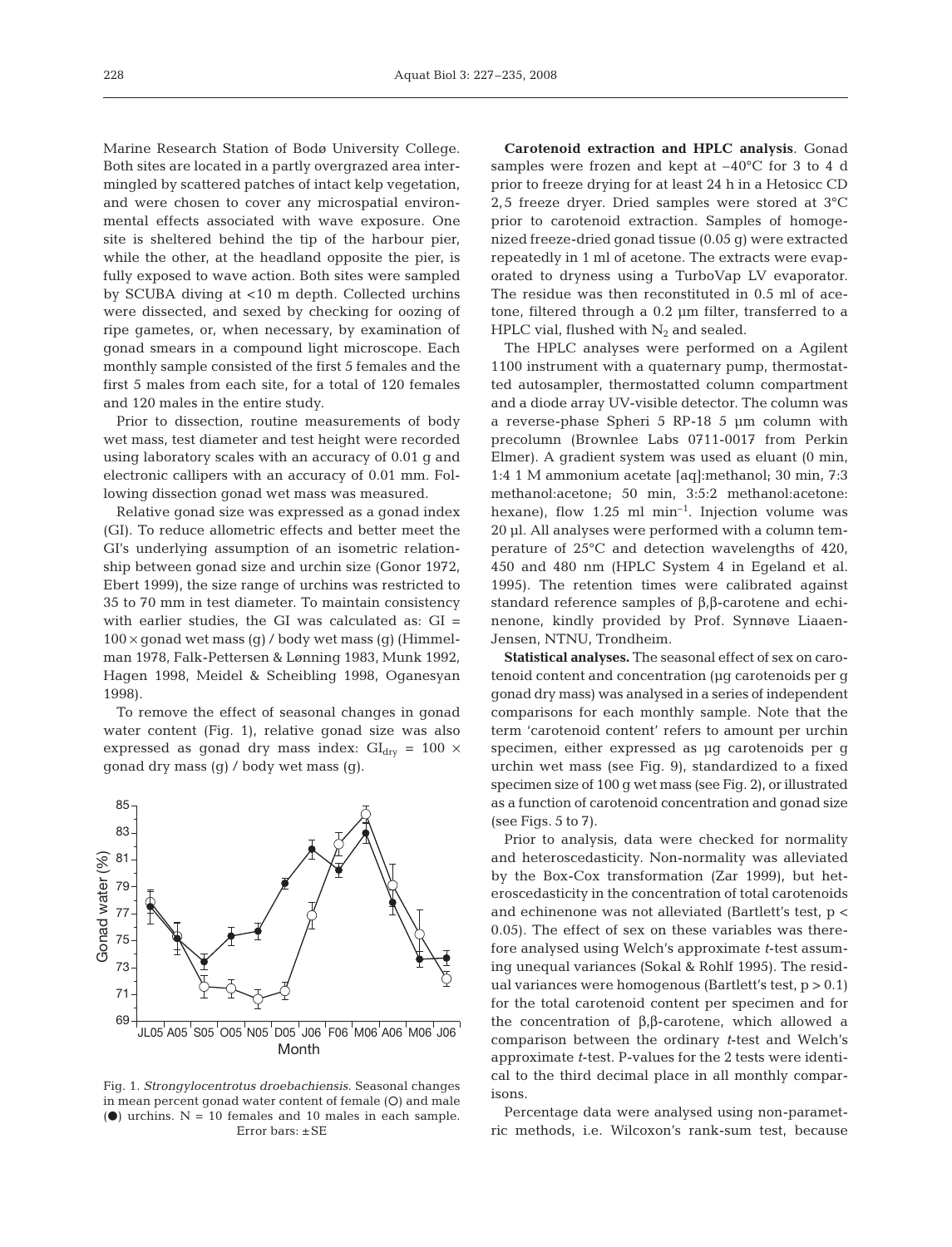parametric methods were rendered unsuitable by persistent non-normality and heteroscedasticity that could not be alleviated by data transformation (Sokal & Rohlf 1995). All tests were supplemented by graphical analyses (Cleveland 1985).

The alternative hypothesis of carotenoid retention in males and carotenoid depletion during spawning in females was tested in a graphical analysis (Cleveland 1985), by contrasting dashed curves of best fit based on actual observations for all monthly samples, with solid curves depicting carotenoid concentration at different gonad sizes based on a constant carotenoid content matching the post-spawning sample from April (see Figs. 5 to 7). This graphical analysis was augmented by testing the prediction that if the curve of constant carotenoid content is an accurate representation of the data, then 50% of the observed values would be expected to lie on each side of the curve. The prediction was tested using a chi-squared test with 1 degree of freedom to compare the actual and predicted number of observations above and below the curve (Sokal & Rohlf 1995).

Parameters for the von Bertalanffy growth curve (see Fig. 8) were obtained by adjusting parameters obtained from a study of tagged urchins held in the laboratory (Hagen 1996b), to reflect the larger asymptotic size ( $D_{\infty}$  = 65 mm), and reduced growth rate ( $K = 0.3$ ), that befitted the sampled population. Age estimates were rounded to integer values.

## **RESULTS**

## **Rejecting the null hypothesis**

The total carotenoid content of male gonads was significantly higher than that of female gonads in 6 of the 12 monthly samples (Table 1), whereas the total carotenoid concentration of male gonads was more variable (Bartlett's test,  $p < 0.05$ ), and significantly higher than that of female gonads in 7 of the 12 monthly samples (Table 1). These results are not consistent with the null hypothesis of no sex-specific seasonal differences in the carotenoids of the gonads of *Strongylocentrotus droebachiensis*. The null hypothesis was therefore rejected, and the alternatives explored.

#### **Sex-related seasonal variation in carotenoid content**

Female gonads had their lowest carotenoid content, and male gonads had their highest carotenoid concentration (Fig. 2) at the distinct post-spawning minimum in gonad size in April (Fig. 3). The post-spawning caro-

Table 1. *Strongylocentrotus droebachiensis*. Seasonal sexrelated differences in the content and concentration of gonad carotenoids. The total gonad carotenoid content per urchin specimen was standardized to an urchin size of 100 g, and analysed using independent *t*-tests on Box-Cox transformed data. The total carotenoid concentration in the gonads was analysed using Welch's approximate *t*-test on Box-Cox transformed data.  $N = 10$  females and 10 males in each sample. df: degrees of freedom; *t*: *t*-value; ns: non-significant

| Sample<br>date |    | Total carotenoid<br>content |        |       | Total carotenoid<br>concentration |        |  |  |
|----------------|----|-----------------------------|--------|-------|-----------------------------------|--------|--|--|
|                | df | t                           | p      | df    | t                                 | р      |  |  |
| Jul 2005       | 18 | 3.25611                     | < 0.01 | 17.32 | 3.55                              | < 0.01 |  |  |
| Aug 2005       | 18 | 1.60804                     | ns     | 13.53 | 1.86                              | ns     |  |  |
| Sep 2005       | 18 | 0.66141                     | ns     | 14.50 | 1.67                              | ns     |  |  |
| Oct 2005       | 18 | $-0.40306$                  | ns     | 17.68 | $-0.21$                           | ns     |  |  |
| Nov 2005       | 18 | 2.19358                     | < 0.05 | 15.89 | 2.37                              | < 0.05 |  |  |
| Dec 2005       | 18 | 1.85321                     | ns     | 14.45 | 2.90                              | < 0.05 |  |  |
| Jan 2006.      | 18 | 0.08544                     | ns     | 17.40 | 1.76                              | ns     |  |  |
| Feb 2006       | 18 | 2.66155                     | < 0.05 | 16.44 | 3.48                              | < 0.01 |  |  |
| Mar 2006       | 18 | $-0.14259$                  | ns     | 17.95 | 1.44                              | ns     |  |  |
| Apr 2006       | 18 | 3.08313                     | < 0.01 | 13.46 | 2.81                              | < 0.05 |  |  |
| May 2006       | 18 | 2.30813                     | < 0.01 | 18.00 | 2.83                              | < 0.05 |  |  |
| Jun 2006.      | 18 | 3.93709                     | < 0.01 | 16.82 | 2.57                              | < 0.05 |  |  |



Fig. 2. *Strongylocentrotus droebachiensis*. Seasonal changes in the (A) content (total amount per specimen) and (B) concentration of carotenoids in the gonads of male  $(\bullet)$  and female  $(O)$ urchins from Bodø, Norway, in monthly samples from July 2005 until June 2006. Total amounts are standardized for a specimen size of 100 g wet mass.  $N = 10$  females and 10 males in each sample. Error bars: ±SE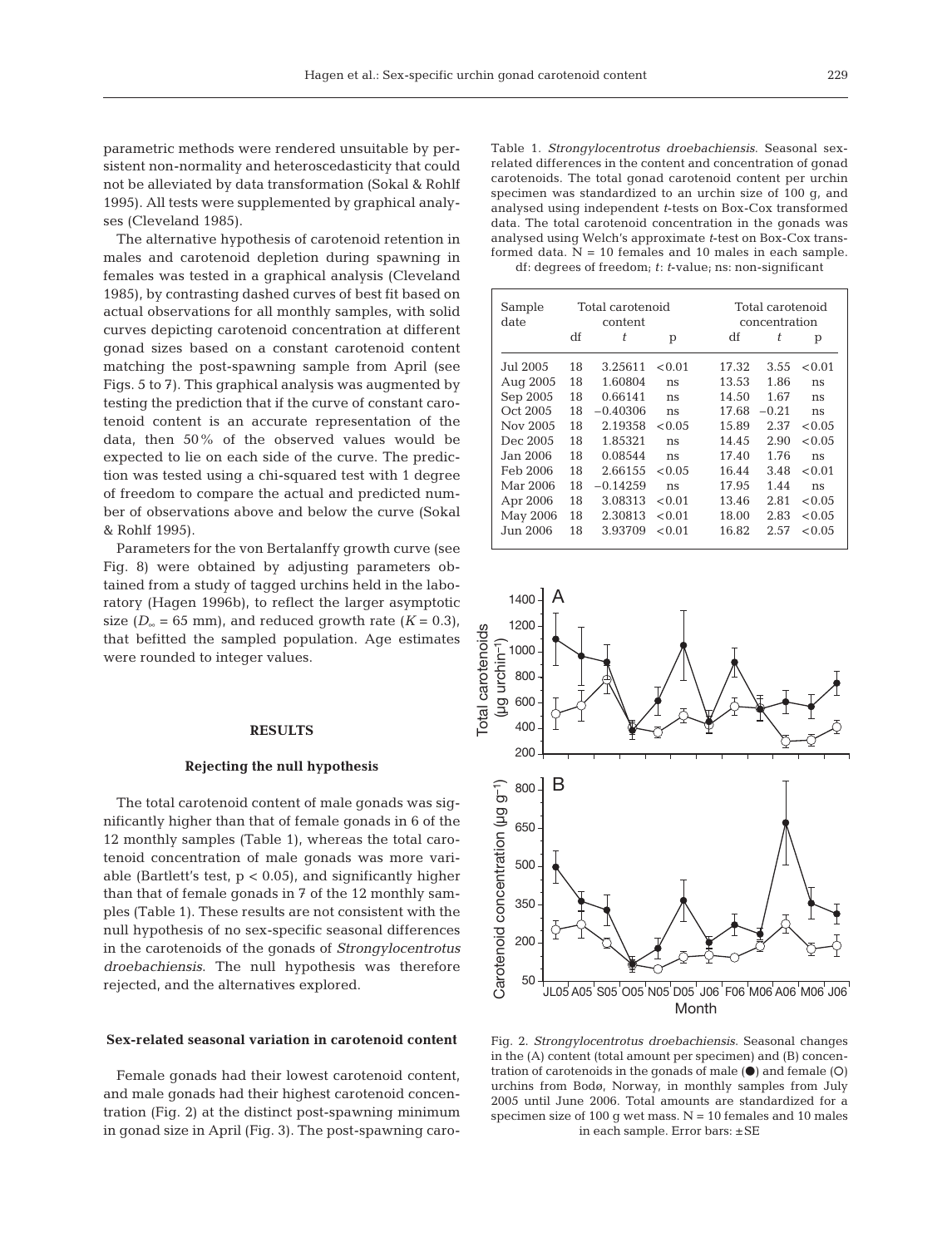

Fig. 3. *Strongylocentrotus droebachiensis*. Seasonal changes in the mean gonad dry mass index and the mean gonad index from July 2005 until June 2006. Females (O) and males  $(\bullet)$ follow the same annual pattern, with a pre-spawning maximum in February and a post-spawning minimum in April.  $N =$ 10 females and 10 males in each sample. Error bars: ±SE

tenoid content and concentration of male and female gonads differed significantly, but the difference between the sexes decreased to non-significance in August (Table 1). However, the total carotenoid concentration for both sexes continued to decrease until October or November (Fig. 2), when gonad dry mass had fully recovered from spawning (Fig. 3).

These results are consistent with an alternative hypothesis of seasonal carotenoid depletion and replenishment in females, and carotenoid retention in males.

The seasonal pattern of decreasing carotenoid concentration differed between the sexes in that the total carotenoid concentration of male gonads declined steadily between April and October, while females maintained relatively high carotenoid levels until August and then declined (Fig. 2). These results suggest that carotenoid concentration of male gonads decreases as a passive function of increasing gonad size, while the carotenoid content of female gonads is being actively replenished as gonads grow.

Male echinenone levels fluctuated around 90% of total carotenoid content in all monthly samples (Fig. 4), but female levels, while similar to male levels in winter, were significantly lower in summer (Fig. 4, Table 2). The decrease in female echinenone levels occurred during the spawning season in March to April, and coincided with a significant increase in the level of



Fig. 4. *Strongylocentrotus droebachiensis*. Seasonal changes in the proportion of echinenone, β,β-carotene and minor carotenoids in the gonads of male  $(\bullet)$  and female  $(O)$  urchins.  $N = 10$  females and 10 males in all samples, except where otherwise indicated in Table 2. Error bars: ±SE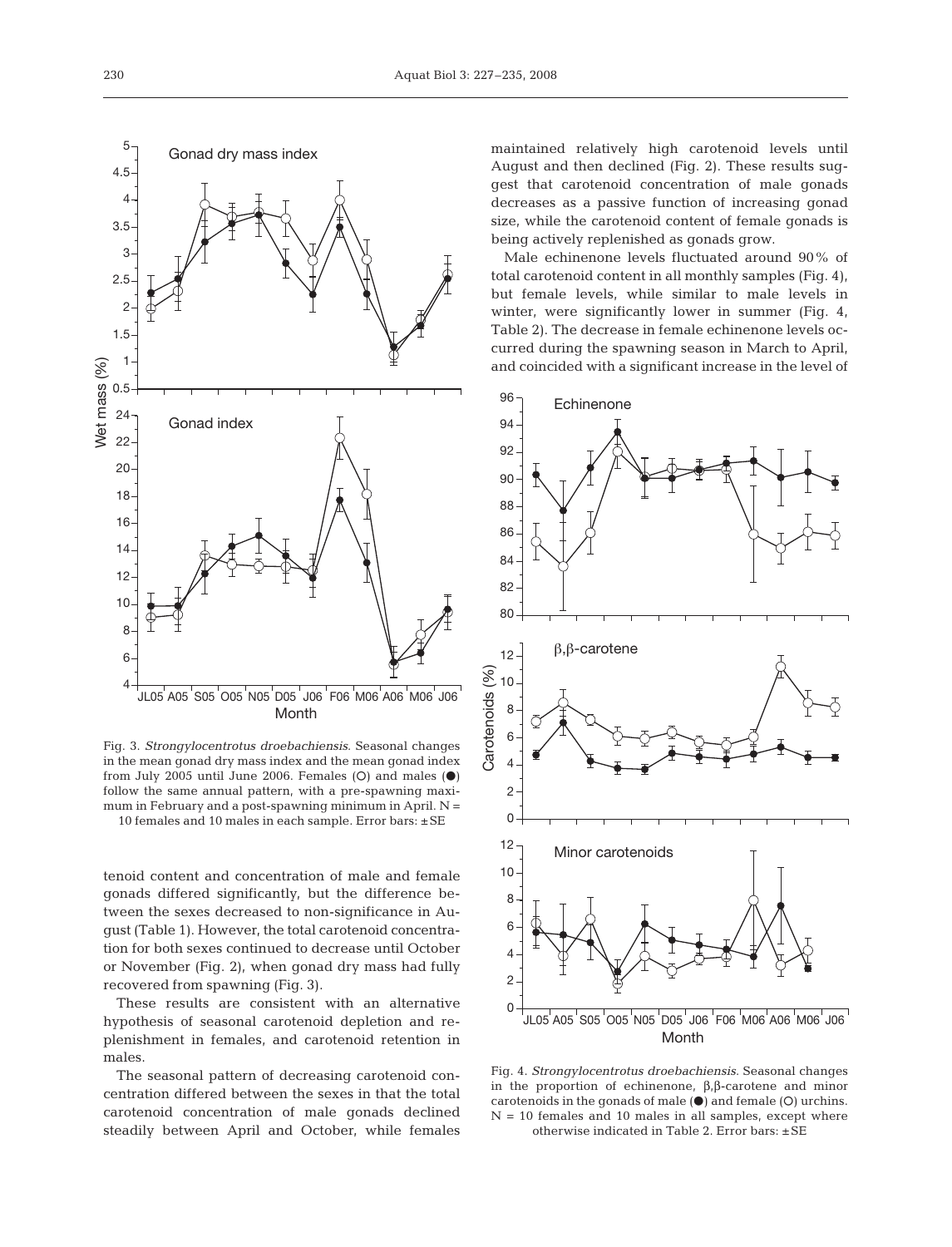Table 2. *Strongylocentrotus droebachiensis*. Seasonal sex-related differences in the percentage of major carotenoids in the gonads analysed using Wilcoxon's rank sum test. N = 10 females and 10 males in each sample, except where otherwise indicated in parentheses.  $R_1$ : sum of female rank scores;  $R_2$ : sum of male rank scores; ns: non-significant

| Sample   | % Echinenone |       |        | % β,β-carotene |         |         | % Minor carotenoids |         |    |
|----------|--------------|-------|--------|----------------|---------|---------|---------------------|---------|----|
| date     | $R_{1}$      | $R_2$ | p      | $R_1$          | $R_{2}$ | p       | R,                  | $R_{2}$ | р  |
| Jul 2005 | 68           | 142   | < 0.01 | 147            | 63      | < 0.001 | 28(5)               | 27(5)   | ns |
| Aug 2005 | 90           | 120   | ns     | 122            | 88      | ns      | 36(5)               | 54 (8)  | ns |
| Sep 2005 | 74           | 136   | < 0.05 | 148            | 62      | < 0.01  | 113                 | 97      | ns |
| Oct 2005 | 96           | 114   | ns     | 136            | 74      | < 0.05  | 87                  | 123     | ns |
| Nov 2005 | 100          | 110   | ns     | 140            | 70      | < 0.01  | 90                  | 120     | ns |
| Dec 2005 | 104          | 106   | ns     | 138            | 72      | < 0.01  | 87                  | 123     | ns |
| Jan 2006 | 107          | 103   | ns     | 124            | 86      | ns      | 97                  | 113     | ns |
| Feb 2006 | 93           | 117   | ns     | 119            | 91      | ns      | 93                  | 117     | ns |
| Mar 2006 | 83           | 127   | ns     | 126            | 84      | ns      | 117                 | 93      | ns |
| Apr 2006 | 79           | 131   | < 0.05 | 154            | 56      | < 0.001 | 39(7)               | 39(5)   | ns |
| May 2006 | 77           | 133   | < 0.05 | 145            | 65      | < 0.01  | 23(5)               | 5(2)    | ns |
| Jun 2006 | 71           | 139   | < 0.05 | 149            | 61      | < 0.001 |                     |         |    |

β,β-carotene (Fig. 4, Table 2). This result is an indication of preferential incorporation of echinenone in the eggs, and subsequent depletion during spawning.

The proportion of β,β-carotene in female gonads was higher than that in male gonads in 8 of the 12 monthly samples (Table 2, Fig. 4), but the actual concentration of β,β-carotene in male and female gonads was not significantly different in any of the samples (Welch's approximate *t*-test,  $p > 0.05$ , suggesting that the observed differences in the proportions of  $β, β$ -carotene were passive results of differences in echinenone concentration.

Minor carotenoids of both sexes fluctuated between 2 and 8% of total carotenoid content, with no expressed seasonal pattern (Fig. 4) and no significant differences between males and females (Table 2).

#### **Reproductive cycle**

The observed seasonal changes in the gonad index of *Strongylocentrotus droebachiensis* reflect its annual reproductive cycle, with a pre-spawning maximum in February and a post-spawning minimum in April, followed by a steady increase until September or October, a pause in November or December, and then a final pre-spawning increase between January and February (Fig. 3). Females and males follow the same basic pattern, the only conspicuous difference being that females reach a significantly higher pre-spawning peak (Table 3).

When the gonad index is calculated using gonad dry mass instead of gonad wet mass, the overall annual pattern is retained in a simpler form, i.e. the prespawning peak and the minor sex-related differences disappear (Fig. 3, Table 3), indicating that they were caused by differences in gonad water content (Fig. 1). The dry mass of the gonads was fully restored approximately 5 mo after the post-spawning minimum.

The annual reproductive output of female urchins was estimated by comparing the pre-spawning average gonad dry mass index of 3.66% with the postspawning value of 1.13%, which indicated that approximately  $(100 - 1.13 \times$ 100 / 3.66) =  $69.1\%$  of the gonad dry mass was lost during spawning.

### **Assessing the alternative hypothesis**

The alternative hypothesis of seasonal carotenoid depletion and replen-

ishment in females, and carotenoid retention in males was assessed by contrasting dashed curves of best fit, based on actual observations for all monthly samples, with solid curves depicting carotenoid concentration at different gonad sizes based on a constant carotenoid content matching the post-spawning sample from April (Figs. 5 to 7).

For females the dashed curves of best fit are located above the curves of constant total carotenoid content (Fig. 5) and constant echinenone content (Fig. 6). The actual values for total carotenoids and echinenone are consistently higher than predicted by the curves of constant carotenoid content (chi-squared test, p < 0.05), indicating replenishment of echinenone lost during spawning. The female curves for β,β-carotene coincide

Table 3. *Strongylocentrotus droebachiensis.* Seasonal sexrelated differences in relative gonad size analysed using Wilcoxon's rank sum test.  $N = 10$  females and 10 males in each sample.  $R_1$ : sum of female rank scores;  $R_2$ : sum of male rank scores; ns: non-significant

| Sample date | Gonad index |         |        | Gonad dry mass index |         |    |  |
|-------------|-------------|---------|--------|----------------------|---------|----|--|
|             | $\rm R_1$   | $R_{2}$ | р      | $R_{1}$              | $R_{2}$ | р  |  |
| Jul 2005.   | 100         | 110     | ns     | 96                   | 114     | ns |  |
| Aug 2005    | 106         | 104     | ns     | 102                  | 108     | ns |  |
| Sep 2005    | 112         | 98      | ns     | 115                  | 95      | ns |  |
| Oct 2005    | 93          | 117     | ns     | 108                  | 102     | ns |  |
| Nov 2005    | 87          | 123     | ns     | 104                  | 106     | ns |  |
| Dec 2005    | 102         | 108     | ns     | 129                  | 81      | ns |  |
| Jan 2006.   | 108         | 102     | ns     | 123                  | 87      | ns |  |
| Feb 2006    | 133         | 77      | < 0.05 | 115                  | 95      | ns |  |
| Mar 2006    | 131         | 79      | < 0.05 | 121                  | 89      | ns |  |
| Apr 2006    | 105         | 105     | ns     | 103                  | 107     | ns |  |
| May 2006    | 123         | 87      | ns     | 114                  | 96      | ns |  |
| Jun 2006    | 103         | 107     | ns     | 105                  | 105     | ns |  |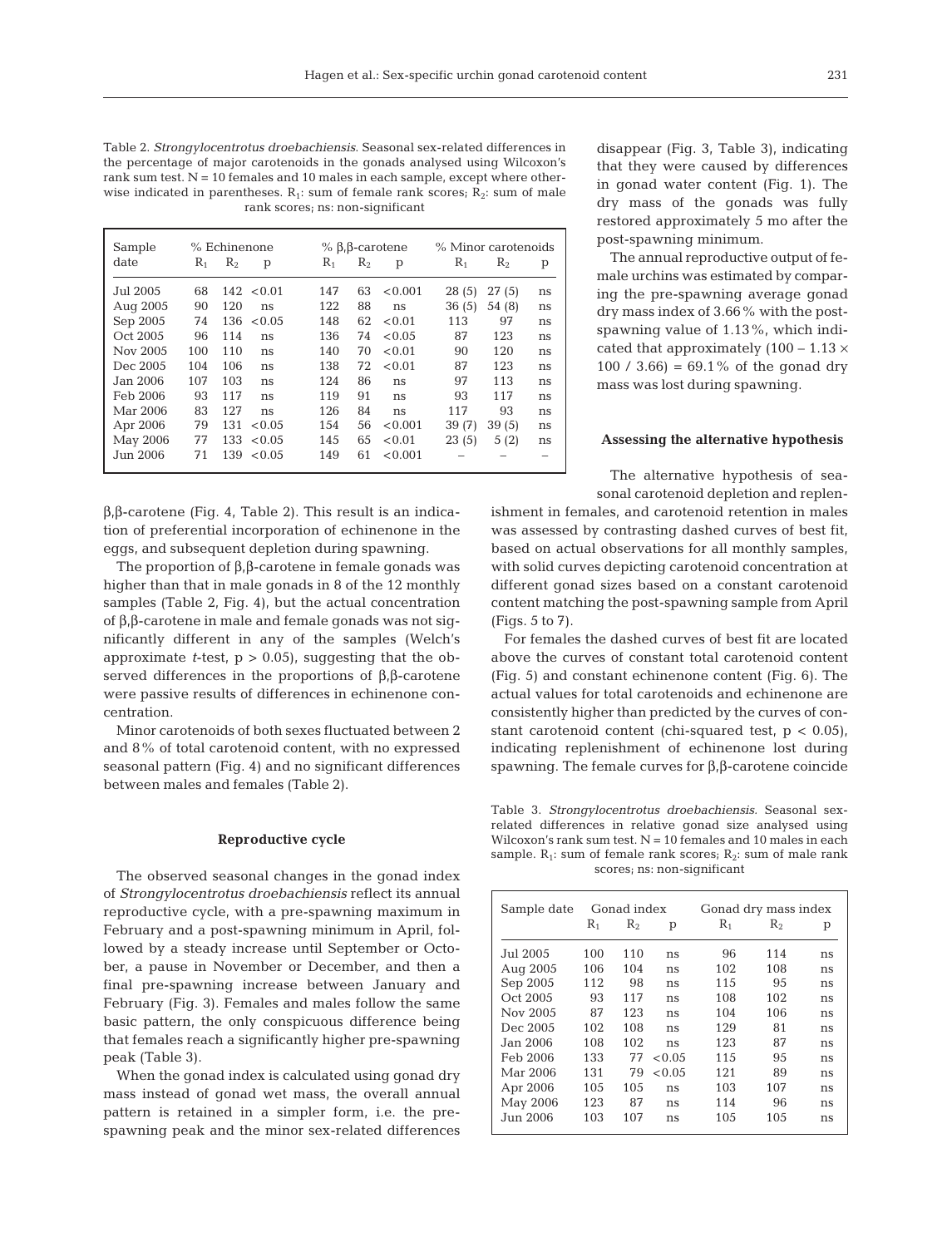Echinenone (µg g–1)

Echinenone (µg

ြ

Male

Fig. 5. *Strongylocentrotus droebachiensis*. Relationship between gonad size and total carotenoid concentration of male  $\Theta$  and female  $\Theta$  urchins. The thin, unbroken curve depicts a constant carotenoid content based on the post-spawning sample from April 2006, and the thick, dashed curve represents the actual relationship between gonad dry mass index and carotenoid concentration.  $N = 10$  females and 10 males in each sample. Error bars:  $\pm$ SE

with observed values scattered around the curves (Fig. 7; chi-squared test,  $p > 0.05$ ), suggesting that variation is not a function of gonad size.

For males, the dashed curves of best fit are consistently below the solid curves of constant carotenoid content (Figs. 5 to 7), but the actual values are scattered around the curves of constant carotenoid content (chi-squared test,  $p > 0.05$ ), suggesting that the overall carotenoid content in male gonads is seasonally stable.

This analysis is consistent with the alternative hypothesis, and, given that dietary carotenoid availability is likely to be identical for both sexes, suggests that carotenoid supersaturation is actively prevented in male *Strongylocentrotus droebachiensis*.

# **DISCUSSION**

#### **Sex-related variation in carotenoid content**

#### Seasonal

Male and female *Strongylocentrotus droebachiensis* exhibit distinctly different annual cycles of gonad carotenoid content, with seasonal carotenoid depletion and



Female

and 10 males in each sample. Error bars: ±SE



Fig. 7. *Strongylocentrotus droebachiensis*. Concentration of β,βcarotene in the gonads of male  $(\bullet)$  and female  $(O)$  urchins. The thin, unbroken curve represents a constant content of β,β-carotene based on the post-spawning sample from April 2006, and the thick, dashed curve depicts the actual relationship between gonad index and β,β-carotene concentration. N = 10 females and 10 males in each sample. Error bars: ±SE

replenishment in females, and carotenoid retention in males. Females lose echinenone during spawning, and compensate the loss by active deposition during gonad regrowth. Males, however, do not lose carotenoids dur-

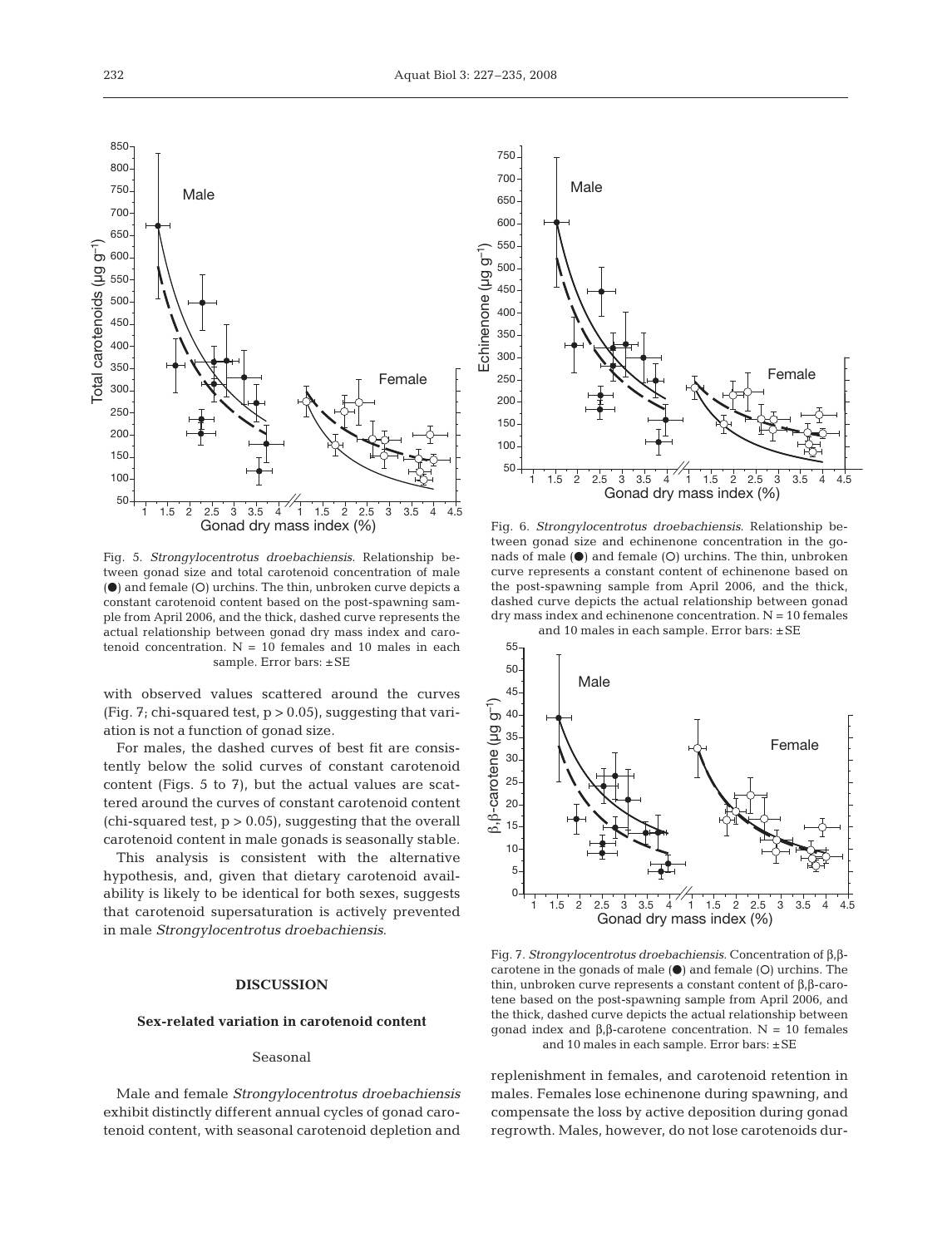ing spawning, since sperm does not contain carotenoids, nor is there evidence of post-spawning deposition. The post-spawning concentration of carotenoids in male gonads, therefore, appears to decrease as a passive result of increasing gonad size.

Echinenone levels in female gonads declined from a pre-spawning level of 90.7% to a post-spawning level of 84.9%, coinciding with a reproductive output equivalent to 69.1% of the gonad dry mass. These figures provide an estimate of echinenone levels in the eggs of approximately  $[(90.7 \times 100 - (100 - 69.1) \times 84.9) / 69.1] = 93.3\%$ , which suggests that echinenone is preferentially incorporated into eggs (cf. Griffiths & Perrott 1976) and that the echinenone level in the eggs is approximately (93.3  $-84.9$  = 8.4% higher than in the residual gonad tissue. Lawrence et al. (2004) calculated carotenoid concentrations in terms of wet mass, and found that the level of echinenone in the eggs of *Strongylocentrotus droebachiensis* was 8.8% higher than in unspawned gonads.

The above figures also provide an estimate of an annual echinenone output equal to  $(69.1 \times 93.3 / 90.7)$ = 71.1% of the total pre-spawning content in the female gonads. Alternatively, the total annual output of carotenoids can be estimated as the percent difference between pre- (February, 5.72  $\mu$ g g<sup>-1</sup> urchin wet mass) and post- (April, 2.99 µg  $g^{-1}$  urchin wet mass) spawning carotenoid content in female urchins [(5.72 –  $2.99 \times 100 / 5.72$ ] = 47.7% (cf. Fig. 2).

The average pre-spawning concentration of total carotenoids in female gonads was 147.7  $\mu$ g g<sup>-1</sup> dry mass, which gives an estimated echinenone concentration in the eggs equal to  $(147.7 \times 93.3 / 100) = 137.8 \mu g$  $g^{-1}$  dry mass, which is almost identical to a previous estimate by Griffiths & Perrott (1976).

Contrary to the present results, and to the previously published results (Griffiths & Perrott 1976, Lawrence et al. 2004), Lamare & Hoffman (2004) found a reverse relationship in which the total carotenoid concentration in eggs of *Strongylocentrotus droebachiensis* was a mere  $\sim$ 30 µg g<sup>-1</sup> dry mass, although the total carotenoid concentration of the gonads was  $\sim 260 \mu g g^{-1}$  dry mass. Lamare & Hoffman's (2004) estimate of total carotenoid concentration in the eggs of *S. droebachiensis* is a mean value based on a sample of 5 females, yet their mean value is only a third of the minimum value of 88  $\mu$ g g<sup>-1</sup> (maximum: 247 µg g<sup>-1</sup>, mean: 137 µg g<sup>-1</sup>) dry mass found in an earlier sample of 15 females from the same area of the NE Pacific (Griffiths & Perrott 1976). Clearly, resampling is required to resolve this discrepancy.

## Annual

The present results suggest that the carotenoid content of male gonads would increase by an annual amount equivalent to the amount released by females during spawning, and that the pre-spawning carotenoid content of female gonads would remain approximately constant from one year to the next. To assess this scenario, all urchins in the sample were first divided into age groups according to a von Bertalanffy growth curve (Fig. 8). Then the predicted carotenoid content of male sea urchins (Fig. 9) was calculated to reflect an annual increase of 50%, corresponding to an observed spawning related loss of 47.7% of the total carotenoids of female sea urchins.

Female urchins conformed well to a predicted pattern of seasonal variation without any age-related increase in carotenoid content (Fig. 9). In contrast, although the carotenoid content of male urchins initially appeared to increase as predicted, the predicted levels surpassed observed levels for urchins aged >7 yr (Fig. 9). This analysis suggests that the observed maximum total carotenoid level of approximately 25  $\mu$ g g<sup>-1</sup> urchin wet mass represents a supersaturation threshold.

Interestingly, males were significantly under-represented in the ≥10 yr age group (chi-squared contingency analysis,  $p < 0.05$ ). The possibility that extreme carotenoid levels may have a negative effect on male longevity can therefore not be repudiated.

## **Implications for gonad enhancement cultivation**

High-quality sea urchin gonads have a uniform yellowish-orange colour that has proven difficult to attain in cultivation trials (Robinson et al. 2002). Gonad colour is a function of carotenoid content, and substandard colour is a direct result of carotenoid levels being



Fig. 8. *Strongylocentrotus droebachiensis*. The von Bertalanffy growth curve used to assign urchins to age groups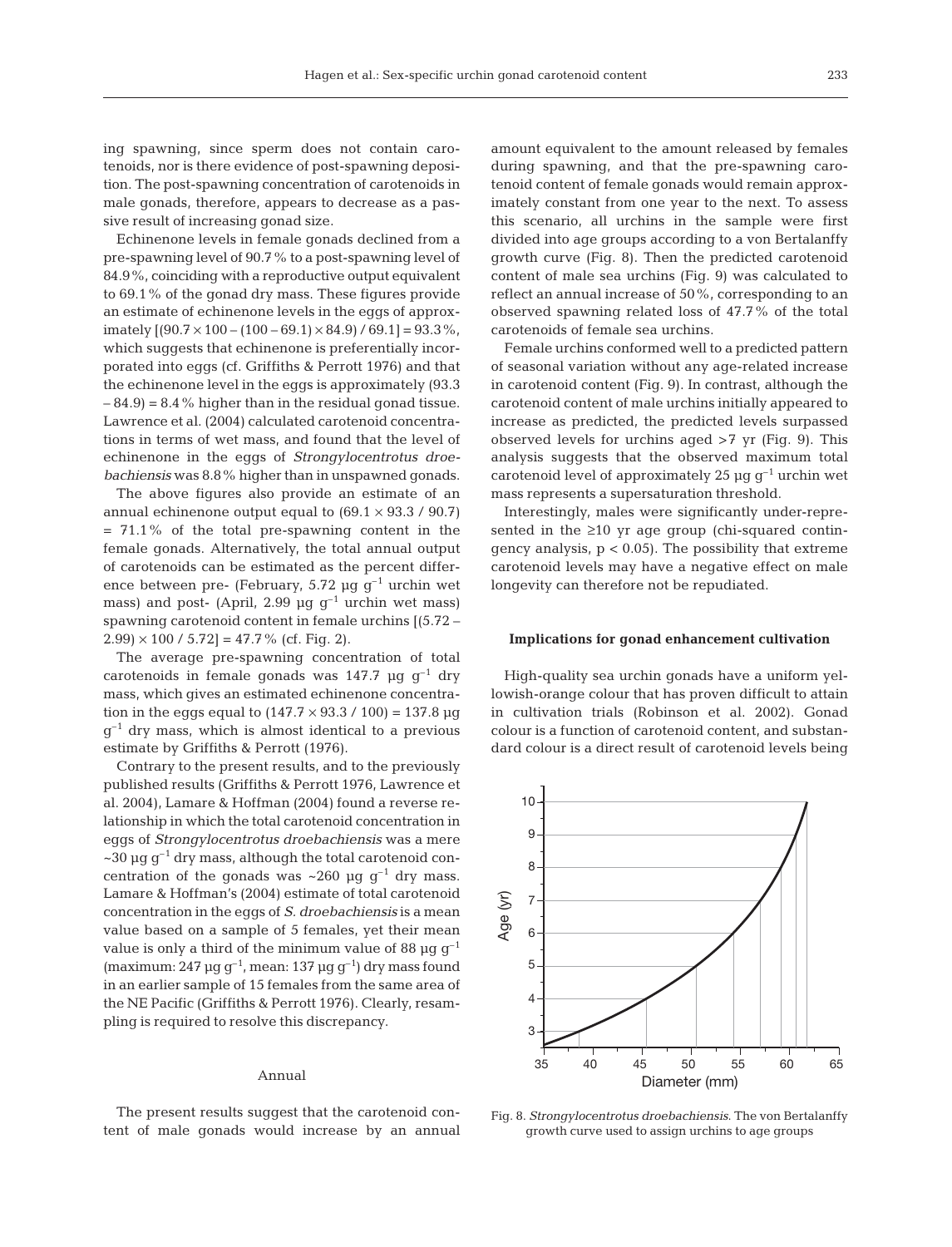

*Acknowledgements.* Thanks to H. H. Ludviksen and E. Tryggestad for competent technical assistance, and to H. K. Marshall for improving the logical flow and linguistic content of the manuscript. Bodø University College, Norway, generously provided technical assistance, laboratory facilities, and time for manuscript preparation. This study was supported by the SPIINES 2 project (COOP-CT-2004-512627), and special thanks are due to M. Kelly for initiating and coordinating the project.

providing carotenoid supplements in urchin diets.

## LITERATURE CITED

Cleveland WS (1985) The elements of graphing data. Wadsworth Advanced Books and Software, Monterey, CA Ebert TA (1999) Plant and animal populations. Methods in

- demography. Academic Press, San Diego, CA Egeland ES, Johnsen G, Eikrem W, Throndsen J, Liaaen-
- Jensen S (1995) Pigments of *Bathycoccus prasinos* (Prasinophyceae): methodological and chemostatic implications. J Phycol 31:554–561 ➤
	- Falk-Pettersen IB, Lønning S (1983) Reproductive cycles of two closely related sea urchin species, *Strongylocentrotus droebachiensis* (O.F. Müller) and *Strongylocentrotus pallidus* (G.O. Sars). Sarsia 68:157–164
- Gonor JJ (1972) Gonad growth in the sea urchin, *Strongylo-*➤ *centrotus purpuratus* (Stimpson) (Echinodermata: Echinoidea) and the assumptions of gonad index methods. J Exp Mar Biol Ecol 10:89–103
	- Griffiths M, Perrott P (1976) Seasonal changes in the carotenoids of the sea urchin *Strongylocentrotus droebachiensis.* Comp Biochem Physiol 55B:435–441
	- Hagen NT (1996a) Echinoculture: from fishery enhancement to closed cycle cultivation. World Aquacult 27(4):6–19
- ► Hagen NT (1996b) Tagging sea urchins: a new technique for individual identification. Aquaculture 139:271–284
	- Hagen NT (1998) Effect of food availability and body size on out-of-season gonad yield in the green sea urchin, *Strongylocentrotus droebachiensis.* J Shellfish Res 17: 1533–1539
	- Himmelman JH (1978) Reproductive cycle of the green sea urchin, *Strongylocentrotus droebachiensis.* Can J Zool 56: 1828–1836
- Lamare MD, Hoffman J (2004) Natural variation of carotenoids in the eggs and gonads of the echinoid genus, *Strongylocentrotus*: implications for their role in ultraviolet radiation photoprotection. J Exp Mar Biol Ecol 312: 215–233 ➤
	- Lawrence JM (1975) On the relationships between marine

Fig. 9. *Strongylocentrotus droebachiensis*. Predicted and observed patterns of annual variation in the total carotenoid content of male  $(\bullet)$  and female  $(O)$  sea urchin gonads. Female gonads conformed well to a predicted pattern of seasonal variation without any age-related increase in carotenoid content. Male gonads have a larger content range and tend to contain more carotenoids than female gonads, but predicted values surpassed observed values for urchins aged >7 yr

too high, leading to dark miscolouration, or too low, leading to unattractive paleness. The primary problem in gonad enhancement cultivation is paleness, which occurs when gonad growth is more rapid than carotenoid deposition (Plank et al. 2002). Sea urchins cannot synthesize carotenoids *de novo*, and paleness, although ostensibly due to an insufficient supply of dietary carotenoids (Pearce et al. 2003, Shpigel et al. 2006), is difficult to remedy, partly because deposition is complicated by the bioconversion of dietary

β,β-carotene to echinenone (Tsushima 2007). Echinenone deposition is limited by the availability, uptake and bioconversion of β,β-carotene from natural dietary sources (Tsushima 2007). As there are no known sex-related feeding preferences in sea urchins (Lawrence 1975, Lawrence et al. 2007), the present